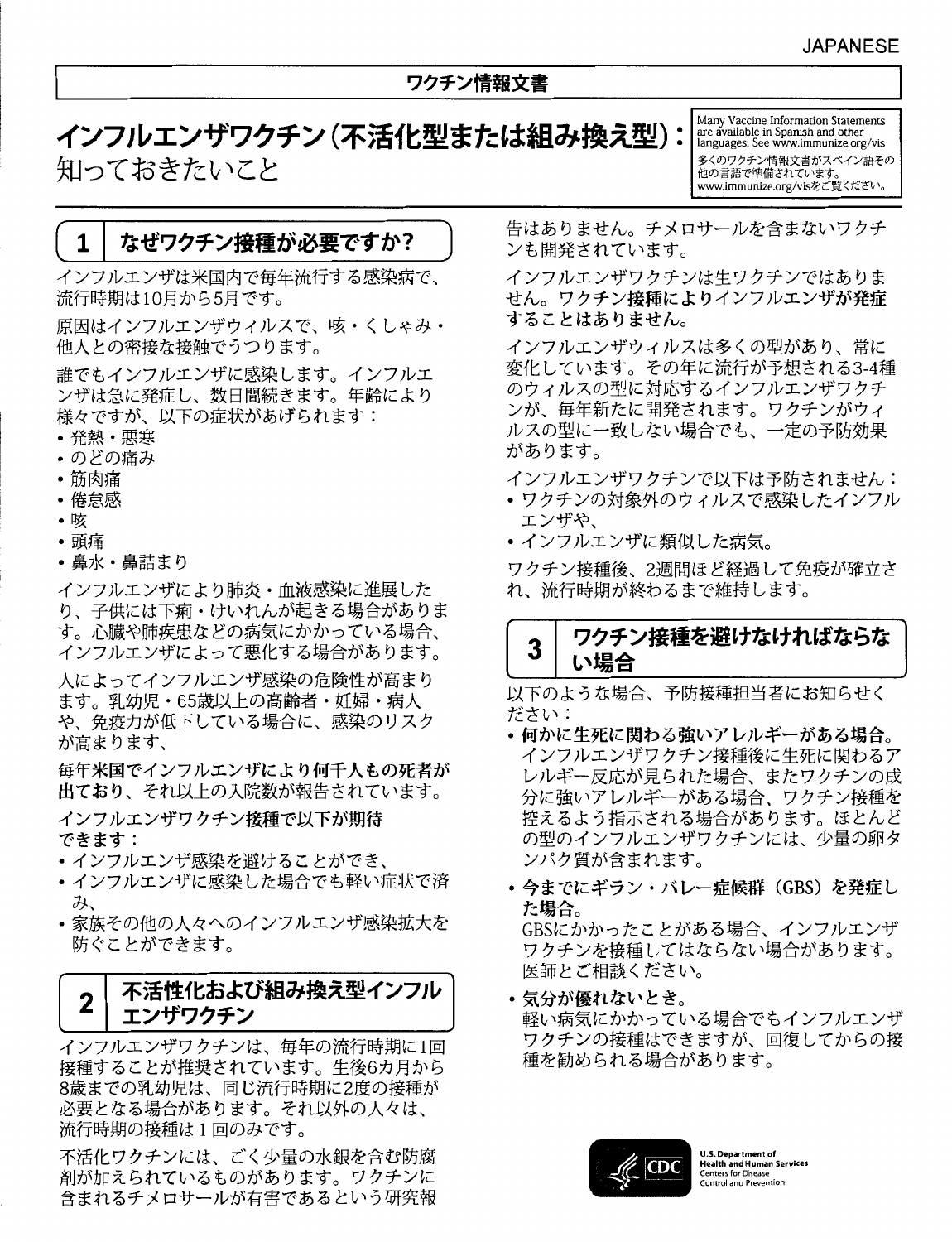#### ワクチンの副反応のリスク 4

薬の副作用と同様に、予防接種にも副反応が見ら 。<br>れる場合があります。これらの症状は通常軽く、 自然に治まりますが、深刻な反応が見られる場合 もあります。

インフルエンザワクチンを接種しても、ほとんど の場合に問題はありません。

インフルエンザワクチン接種後に発生する軽度の 問題には以下が含まれます:

- •接種部分の痛み・赤み・ 発熱
- 腫れ • 痛み
- ・声がれ ・頭痛
- •目の痛み・赤み・かゆみ かゆみ
- ●咳 • 倦怠感

これらの症状は、通常接種直後に現れ、1-2日間続 きます。

接種後のより深刻な問題としては、次があげられ ます:

- 不活化ワクチン接種後に、 ギラン・バレー症候 群(GBS)が発症するリスクがわずかに高まりま す。これはワクチン接種者100万人に1-2人の確 率と推定されています。これは、インフルエンザ 感染で重い症状に進展する確率に比べれば、非常 に低いものです。インフルエンザ感染はワクチン 接種で予防できます。
- 肺炎球菌ワクチン (PCV13) · DTaPワクチンの 一方か両方とインフルエンザワクチン接種を同時 に行った幼児の場合、熱性けいれんを起こす可能 性がわずかに高まります。詳しくは医師にお尋ね ください。過去にけいれんを起こしたことがある 場合は、インフルエンザワクチン接種時に医師に お伝えください。

ワクチン予防接種後に想定される問題:

- 予防接種などの医療処置を受けた場合、気を失 う場合があります。15分程度座る、または横 になることで失神を避け、転倒してけがをする ことが防げます。目がくらんだり、視野に変 化があったり、耳鳴りがする場合は医師に知 らせてください。
- •接種後に肩に激痛があったり、接種した方の腕が 動かしにくくなる場合があります。これらが見ら れる場合は非常に稀です。
- どのような薬も強いアレルギー反応を引き起こす 可能性があります。ワクチン接種によるこのよ うな反応は非常に稀で、100万回に1回程度で、 接種後数分-数時間で発生するものとされていま す。

他の薬と同様、ワクチン接種が深刻なけがや死亡 の原因となる可能性は非常に低くなっています。

ワクチンの安全性確認は常に行われています。 詳しくは以下をご覧ください:

DCH-0457J AUTH: P. H. S., Act 42, Sect. 2126.

www.cdc.gov/vaccinesafety/

#### 5 重大な反応があった場合には?

# どのようなことに注意せねばなりませんか?

•強いアレルギー反応・高熱・行動の変化などがな いか注意して観察してください。

強いアレルギー反応の症状としては、蕁麻疹・顔 面と喉の腫れ・呼吸困難・心拍増加・めまい・虚 弱などがあげられます。これらの症状は、接種後 数分から数時間後に現れます。

## 何をすべきですか?

- 強いアレルギー反応その他の緊急事態と考えられ る場合には、救急車(9-1-1)を呼んで最寄りの病 院で受診してください。それ以外の場合は、主治 医に連絡をしてください。
- アレルギー反応はワクチン有害事象例報告データ ベース (VAERS) へ報告する必要があります。担 当医師に報告義務がありますが、VAERSのウェブ サイトwww.vaers.hhs.govで、または電話1-800-822-7967での自己報告も可能です。

VAERSでは医療に関する診断は行いません。

### 全米ワクチン被害補償プログラム 6

全米ワクチン被害補償プログラム (VICP) は、特 定のワクチンで被害を受けた人々を救済するため に設けられた連邦政府のプログラムです。

ワクチン接種による被害の疑いがある場合、雷 話1-800-338-2382またはVICPのウェブサイト www.hrsa.gov/vaccinecompensationでプログラム 内容を確認し、補償請求を提出することができま す。補償請求には提出期限があります。

#### より詳しい情報は? 7

- 医師にお尋ねください。ワクチン添付文 書やその他の情報源について助言を受 けることができます。1-888-767-4687
- お住まいの地域か州の保健局に連絡ください。
- •疾病対策センター (CDC) にご連絡ください:
	- 1-800-232-4636(1-800-CDC-INFO)まで電話 か、
	- CDC(疾病対策センター)のウェブサイトwww. cdc.gov/fluをご覧ください

Vaccine Information Statement - Japanese Inactivated Influenza Vaccine

## 08/07/2015

42 U.S.C. § 300aa-26



Translation provided by the Oregon Health Authority